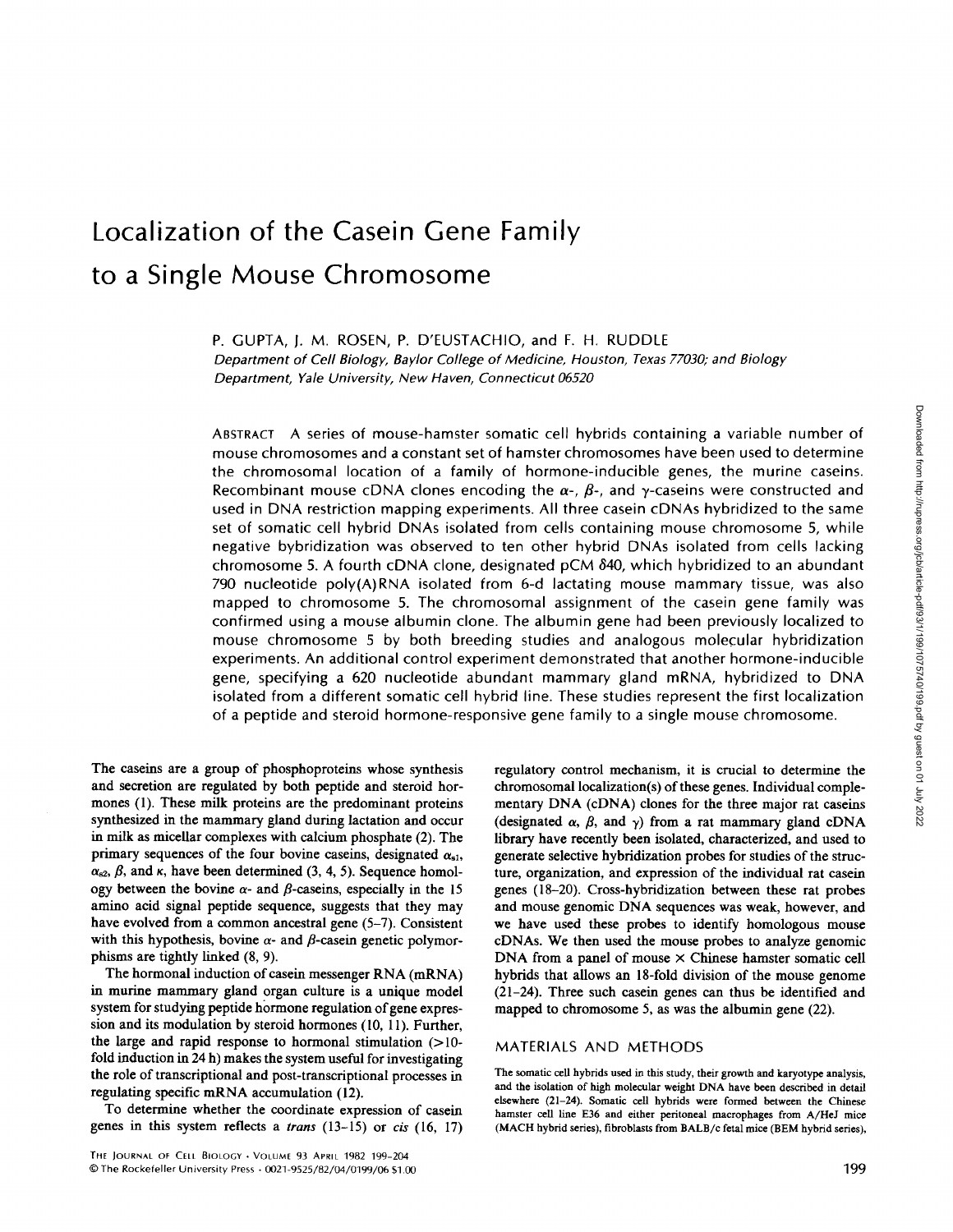cells from <sup>a</sup> tissue culture-adapted sublime of Meth Amurine fibrosarcoma (MAE hybrid series), or cells from the murine cell lines CTI lc (hybrid ECm4e) or CI IDH3 (hybrid R44-1). Karyotype analysis was performed using the sequential Giemsa-Viokase-Hoechst 33258 technique, and the hybrids were tested for the presence of 18 mouse isoenzyme markers whose chromosomal locations are known (24). DNA was digested with the restriction endonuclease EcoRI, and 30  $\mu$ g was fractionated per track by electrophoresis on a 1% agarose gel in the presence of a Hind III digested  $\lambda$ C1857 DNA standard (24). Fractionated DNA was transferred to nitrocellulose filters by the procedure of Southern (25) and hybridized with Hha <sup>I</sup> cleaved, cloned cDNA fragments labeled by nick translation with  $[32P]$ deoxycytidine and  $[32P]$ deoxyadenosine triphosphate (>400 Ci/ mmol) to a specific activity of between 100 and 150 cpm/pg. Hybridizations were performed in a sealed bag using between 15 and  $20 \times 10^6$  cpm/8-10 ml per filter for 12-16 h in the presence of 10% dextran sulfate as described by Wahl et al. (26) . The filters were washed under stringent conditions as previously described (27, 28). A final wash in <sup>10</sup> mM Tris base was occasionally used to reduce nonspecific background radioactivity (29) . Autoradiography was performed for 7-10 d at -80°C, using Kodak XR film and Dupont Quanta II screens. DNA blots were reused after washing at 68 °C for 30 min in 10 mM Tris base (29).

Recombinant cDNA clones were constructed using poly(A)RNA isolated from 6- to 8-d lactating mouse mammary tissue essentially as described by Richards et al., (18) with the omission of the cDNA fractionation by sucrose gradient centrifugation. The corresponding rat case in  $\alpha$ -,  $\beta$ -, and  $\gamma$ -inserts isolated by Pst I or Hpa II digestion and sucrose gradient centrifugation were used in colony hybridization experiments to identify cDNA clones containing the homologous mouse  $\alpha$ -,  $\beta$ -, and  $\gamma$ -casein inserts, designated pCMa11, pCM $\beta$ 13, and pCMyl9, respectively. Two other abundant mRNA, mammary gland-specific cDNAclones, designated pCMS40 and pXMI-14, were isolated and characterized by RNA blot hybridization (18). The detailed characterization of the five mouse mammary gland cDNA clones will be presented elsewhere (Gupta and Rosen, manuscript in preparation). A mouse albumin cDNA, pmalb2, containing a 700 base pair Hind III insert was kindly provided by Dr. Shirley M. Tilghman, Institute for Cancer Research, Fox Chase, PA (30).

### RESULTS

We initially attempted to use cloned rat casein cDNA probes to analyze DNA extracted from mouse  $\times$  Chinese hamster somatic cell hybrids, using the technique of DNA blot hybridization. Only the rat  $\beta$ -casein cDNA clone displayed sufficient homology under the stringent conditions required in these total DNA mapping experiments to hybridize with fractionated mouse DNA, however. To construct homologous mouse casein cDNA clones, cloned rat casein cDNAs were used under less stringent conditions to select homologous mouse recombinants, using the technique of colony hybridization . The identity of each mouse cDNA clone was then confirmed by DNA and RNA blots, <sup>a</sup> positive translational analysis of cDNA-selected mRNA, and restriction endonuclease mapping.

A representative RNA blot hybridization is shown in Fig. 1. A sample of total poly(A)-containing RNA isolated from 6- to 8-d lactating mouse mammary tissue was electrophoresed on a 2% agarose gel containing 10 mm CH3HgOH. As illustrated in Fig.  $1A$ , eleven prominent RNA bands were visualized by staining with ethidium bromide, including ones of 1,400, 1,150, and 950 nucleotides that specify the three major mouse caseins . These hybridized specifically with the mouse cDNA clones  $pCMa11$ ,  $pCMB13$ , and  $pCMy19$ , respectively (Fig. 1B, lanes 1, 2, and 3) . The indistinct hybridization beneath each band probably reflects partial degradation of these major abundant mRNAs during isolation or electrophoresis, and not specific cross-hybridization with distinct minor mRNA species . To visualize the mRNAs by ethidium bromide staining, the gels were overloaded relative to the sensitivity of the RNA blot hybridization.

Two additional clones were isolated from the mouse cDNA library. Clones pCM840 hybridized to the 790 nucleotide RNA seen in the ethidium bromide-stained gel (Fig. <sup>1</sup> A, lane 2, and B, lane 5), and clone pXMI-14 hybridized to the 620 nucleotide RNA (Fig. 1A, lane 2, and B, lane 4). Homologous RNAs have



FIGURE <sup>1</sup> Analysis of mouse mammary gland cDNA clones by RNA blot hybridization. (A) lane 1, E. coli rRNA standards; lane 2, Poly(A)RNA (7  $\mu$ g/lane) isolated from mice at 6-8 d of lactation was electrophoresed on 2% agarose gels containing 10 mM CH<sub>3</sub>HgOH and visualized by staining with ethidium bromide; lane 3, yeast  $rRNA$  standards. (B) Replicate tracks of RNA shown in  $A$  were transferred to diazobenzyloxymethylcelIulose paper and hybridized with 5-10  $\times$  10<sup>6</sup> cpm of <sup>32</sup>P-labeled cloned cDNA labeled by nick translation to a specific activity of between 50 and 100 cpm/pg. Lane 1, pCMa11, lane 2, pCMB13, lane 3, pCMy19, lane 4, pXMI-14, and lane 5, pCM840. Autoradiography was performed for 16-24 h using Kodak XR film and Dupont Quanta II intensifying screen .

also been identified in poly(A)RNA isolated from the rat lactating mammary gland, although clone pCM840 hybridizes to an <sup>840</sup> nucleotide RNA in the rat. The protein encoded by clone pCM840 has not yet been identified. Clone pXMI-14 is homologous to a rat cDNA clone originally designated pLA32 (18), which selectively arrests the translation of a rat mRNA coding for a 20,000-dalton novel whey protein, and which is not a-lactalbumin (34; Hobbs, Hennighausen, Sippel, and Rosen, manuscript in preparation).

We then used these homologous cDNA clones to determine the chromosomal assignment of the mouse casein gene family. The sensitivity of the total DNA mapping experiments was improved by increasing from 15 to 30  $\mu$ g the amount of EcoRIdigested DNA electrophoresed on 1% agarose gels and transferred to nitrocellulose filters. When the probes were used to analyze mouse, Chinese hamster, and hybrid cell genomic DNAs, each hybridized with a characteristic set of mouse bands (Figs. 2-5). All bands detected in the mouse were found in the hybrids with no alterations in their sizes or relative intensities (although absolute intensities were reduced, consistent with the subhaploid gene number in the hybrid cell populations). The high backgrounds observed in these DNA blots are also a consequence of the reduced signal-to-noise observed during the long exposure times required to detect unique DNA fragments in hybrid cell populations containing a subhaploid gene number.

The mouse-specific  $\alpha$ ,  $\beta$ , pCM840, and  $\gamma$ -casein band sets were detected in two hybrids (Figs.  $2A$  and B and 3, lanes 5 and  $11$ ; Figs. 4A and 5A and B, lanes 4 and 5). Nine other hybrids totally lacked these bands. The absence in the hybrid lines of the 7.3- and 1.5-kb (kilobase pair)  $\beta$ -casein bands (Fig. 2B, lane 1 vs. lanes 5 and 11) observed in the parental mouse line probably reflects restriction enzyme polymorphisms frequently observed in many inbred mouse strains. The weak hybridization signal observed in Fig. 2A and B, lane  $11$ , and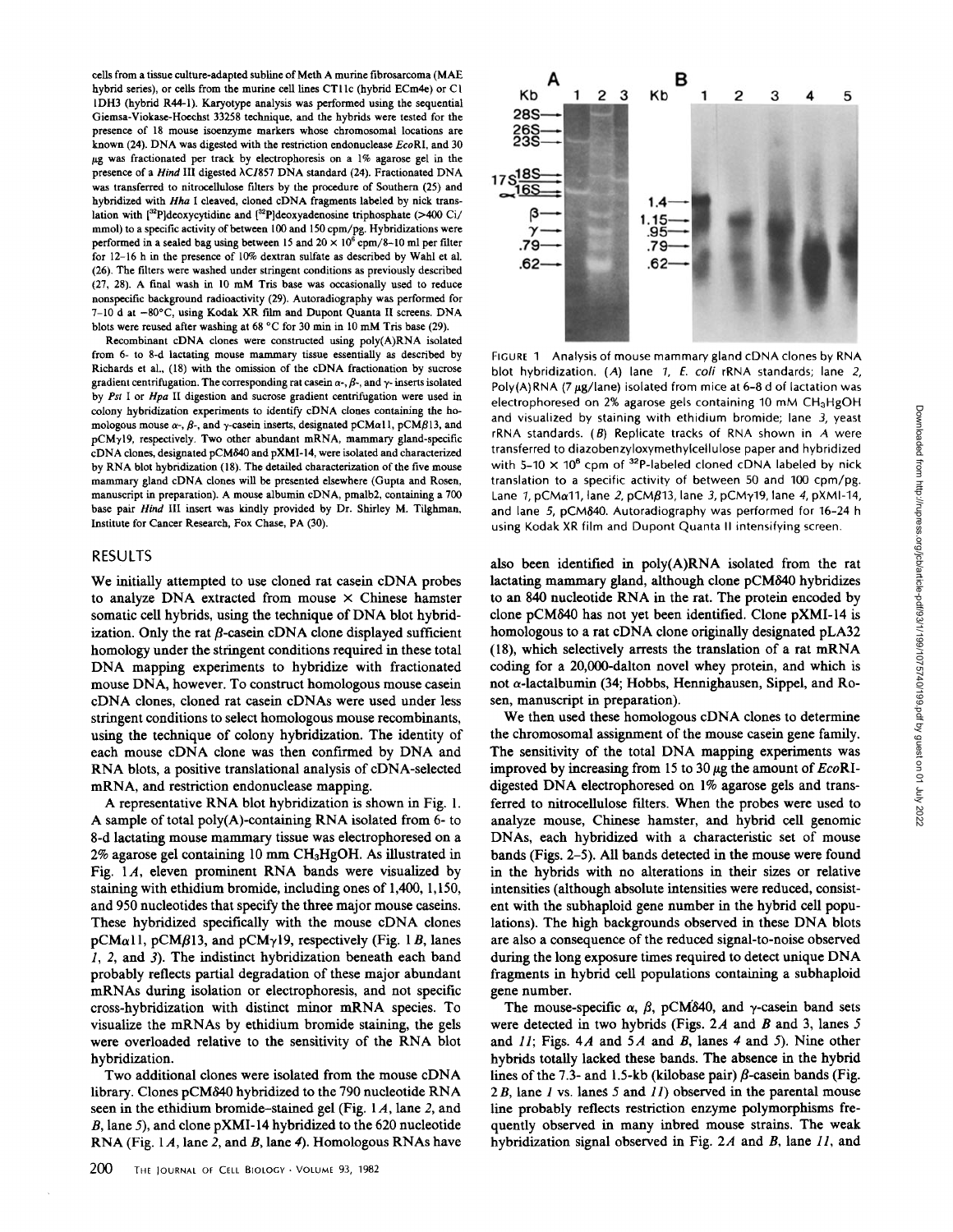Fig. 3, lane 11, was the result of an incomplete digest of that DNA sample, as was evidenced both by the ethidium bromidestained gel profile (data not shown) and by the weak 3.1-kb hamster DNA band (Fig.  $2B$ , lane  $II$ ). Reuse of one of the DNA blots shown in Fig. 2 with the mouse  $\gamma$ -casein cDNA clone ( $pCMy19$ ) also revealed hybridization to the same two positive lines that were observed with the  $\alpha$ - and  $\beta$ -casein probes (data not shown). The DNA sequences detected by these probes therefore reside on only a single mouse chromosome. Karyotypic analyses showed that the only mouse chromosome present in both positive hybrids and absent from the nine negative ones was number 5 (Table I). To confirm the assignment of the genes to chromosome 5, a duplicate filter



FIGURE 2 Chromosomal localization of the mouse  $\alpha$ - and  $\beta$ -casein genes in mouse-hamster somatic cell hybrid DNA. Approximately  $30 \mu$ g of EcoRI-digested DNA were electrophoresed on a 1% agarose gel and transferred to nitrocellulose filters as described by Swan et al. (21). Hybridization was performed with either the mouse  $\alpha$ casein cDNA (A) or  $\beta$ -casein cDNA (B) as described in Materials and Methods. DNA was isolated from the following cell lines: lane 1, parental mouse line A-9; lane 2, parental hamster line E36; lanes 3-13, hybrid cells BEM 1-6, MACH 4A64A-1, MACH 7A13-3B3, MACH 4A63, MACH 4B31A23, MAE 28A, MAE 32, R44-1, BEM 1-4, and ECm4e, respectively. The weak hybridization signal observed in lane 11 in both A and B was the result of an incomplete digest of that DNA sample, as was evidenced both by the ethidium bromidestained gel profile (not shown) and by the weak <sup>3</sup> .1-kb hamster DNA band  $(B, \text{lane } 11)$ . A water condensation spot observed in lane 2 of A is the cause of the apparent hybridization signal. This spot is not the result of specific hybridization and is frequently encountered even in the best Southern's assays .



FIGURE 3 Chromosomal localization of the mouse mammary gland pCMS40 gene in hybrid cell DNA. A DNA blot containing the identical samples described in the legend to Fig. 2 was hybridized to clone pCMδ40.

was hybridized with a probe, pmalb2, specific for mouse albumin (Fig. 4B). Albumin has previously been mapped to chromosome 5, both in Mendelian analyses and by the techniques discussed here (22) . The probe reacted with the expected 6.4-kb DNA fragment in mouse DNA and in the same two hybrids . All others were negative, confirming the assignment. Reuse of the DNA blots shown in Fig. 4A and B with the  $\alpha$ and  $\beta$ -casein probes indicated that positive hybridization occurred only with the EcoRI-digested hybrid DNAs shown in Fig.  $4A$  and B, lanes 4 and 5, as expected (Fig.  $5A$  and B, lanes  $4$  and  $5$ ).

The fifth probe, pXMI-14, reacts with a 7.7-kb band in mouse genomic DNA. This fragment was not detected in any of the eleven hybrids, suggesting its possible assignment to chromosome 11, the only autosome absent from all members of our panel (its assignment to Y can be excluded by the presence of the gene and the gene product in female cells). We could detect the pXMI-14 fragment in <sup>a</sup> twelfth hybrid, MACH  $3B9C4-1$  (Fig. 4 C, lane 9). This hybrid also lacked an intact chromosome 11 but had undergone extensive chromosomal rearrangement. The possibility that it had retained portions of the chromosome in the form of translocation, therefore, cannot be excluded.

#### **DISCUSSION**

Rodent mammary tissue has been widely used in studies of the hormonal regulation of milk protein synthesis, but the proteins themselves and the genes that encode them remain poorly characterized. While the majority of the cell and molecular biological studies of casein gene regulation have been performed in the murine model systems, the casein proteins have been well-characterized only in bovine and other ruminant species. For comparative purposes, the  $\alpha$ ,  $\gamma$ , and  $\beta$ -murine caseins appear to be homologous to  $\alpha_{s1}$ ,  $\alpha_{s2}$ , and  $\beta$ -bovine caseins, respectively (7). No rodent protein or cDNA clone has yet been identified that is analogous to the major bovine milk protein,  $\kappa$ -casein. Detailed sequence analysis of both the murine and bovine casein genes will be needed to define their relationship precisely. Here, we describe the generation of cDNA clones corresponding to murine  $\alpha$ -,  $\beta$ -, and  $\gamma$ -casein mRNAs, and to two other mammary gland mRNAs of  $~620$  and 790 nucleotides, respectively. Each of the homologous mouse  $\alpha$ -,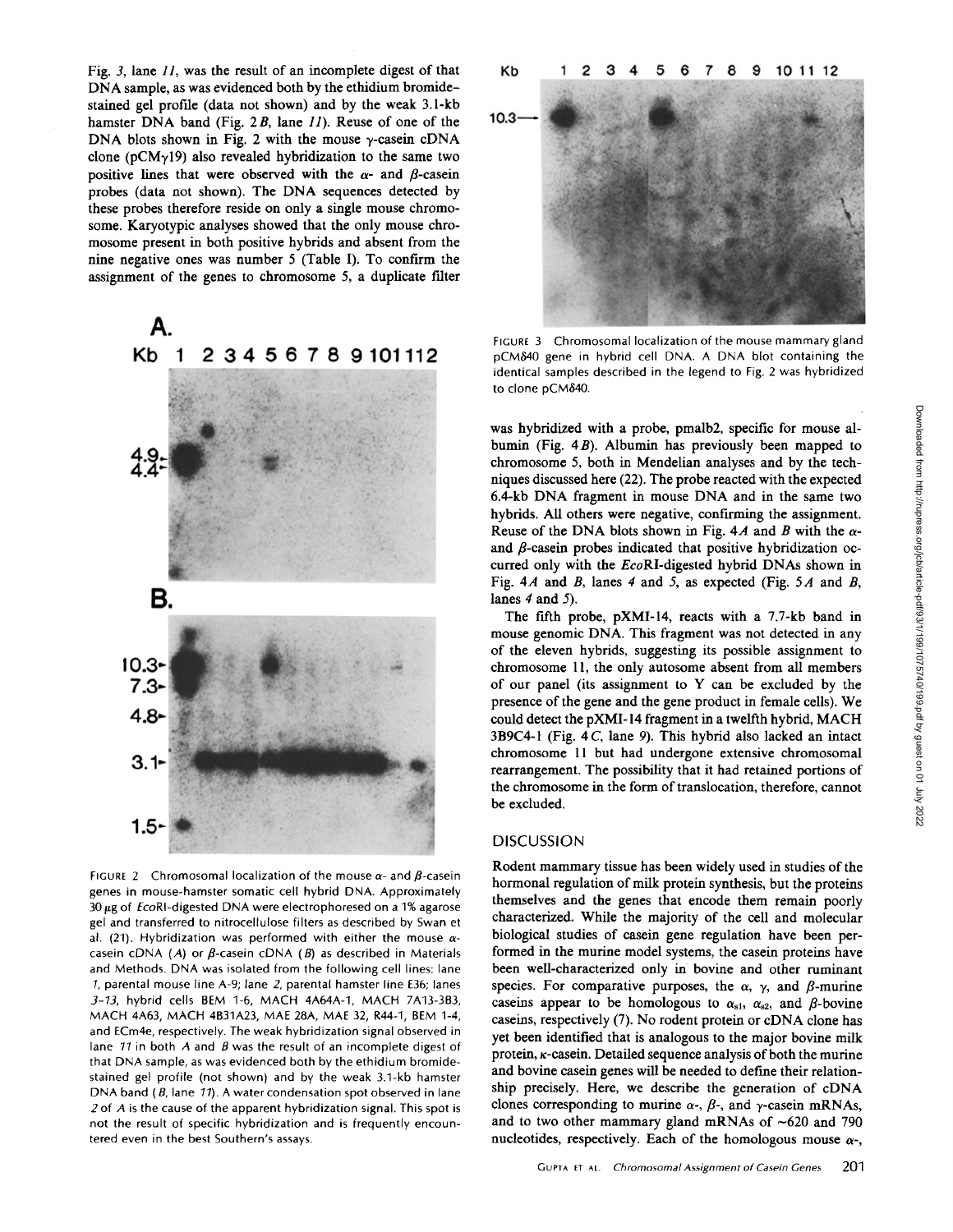$\beta$ -, and  $\gamma$ -casein cDNA clones used in this study was selected with previously characterized rat cDNA clones (18, 19). Under the stringent conditions used in these studies the murine casein clones each hybridize to unique mRNA species and display no cross-hybridization (19). Using these clones as probes to analyze genomic DNA from a panel of mouse  $\times$  Chinese hamster somatic cell hybrids containing various combinations of mouse chromosomes on a constant hamster background, we have mapped the  $\alpha$ -,  $\beta$ - and  $\gamma$ -caseins and a fourth abundant mammary gland cDNA clone, pCM840, to chromosome 5. The relatively simple pattern observed in the total DNA blots shown in Figs. 2-5 also suggests that each of the murine caseins is encoded by one gene, or at most a few genes, and, regardless of the gene copy number, the entire gene family maps to chromosome 5. The hormone-regulated pXMI-14 gene maps elsewhere in the genome, possibly to chromosome 11.

We hypothesize that the cDNA clone pCM840 may also be a member of the casein gene family and we have tentatively designated this cDNA clone as  $\beta$ -like. Clone pCM $\delta$ 40 both contains an internal Pst I site and hybridizes to murine genomic DNA fragments similar in size to those that contain the au-



FIGURE 4 Chromosomal localization of the mouse  $\gamma$ -casein, albumin, and pXMI-14 genes. The hybridization probes were: (A) pCMy19, (8) pmalb2, and (C) pXMI-14. The conditions of electrophoresis and hybridization were as described inthe legend to Fig. 2. The EcoRI-digested DNAs are shown in the following order on each filter: lane 1, mouse cell line A9; lane 2, hamster cell line E36; lanes 3-14, hybrid lines BEM 1-6, BEM 1-4, MACH 7A13-3B3, MACH 4A63, MACH 4A64-A1, MACH 4B31A23, MACH 3B9C4-1, MACH 2A2, MAE 28A, MAE 32, ECm4e, and R44-1, respectively.



FIGURE 5 Reuse of DNA blots to map the  $\alpha$ - and  $\beta$ -casein genes. The same DNA blots described in Fig. 4  $\AA$  and  $\AA$  were rehybridized to pCM $\alpha$ 11 (A) and pCM $\beta$ 13 ( $\beta$ ) as described in Materials and Methods . A reduction in signal intensity is observed routinely when DNA blots are reused as evidenced by the weaker signal observed in lanes  $4$  and  $5$  and the reduction in the hamster specific  $3.1$ -kb band in 8. Note that lane 4 contains hybrid line BEM 1-4, which gave the weaker signal in Fig. 2  $A$  and  $B$ , lane 11.

thentic murine  $\beta$ -casein gene. This putative  $\beta$ -like probe does not cross-hybridize with authentic  $\alpha$ -,  $\beta$ - or  $\gamma$ -casein mRNAs or cDNA probes. The definitive confirmation of its identity will require detailed restriction mapping and sequence analysis of both genomic and cDNA clones. The second novel gene, defined by the pXMI-14 clone, has no detectable homology to any other murine milk protein gene. The facts that the pCM840 and pXMI-14 probes correspond to hormone-inducible, abundant RNA species of murine mammary tissue, and that at least pXMI-14 appears to have a polypeptide product, argue against their being pseudogenes.

The assignment of four of these genes,  $\alpha$ -,  $\beta$ -, and  $\gamma$ -caseins, and pCM840, to chromosome <sup>5</sup> is a straightforward continuation of previous mapping experiments (e.g.,  $21-25$ ,  $31$ ,  $32$ ). Two observations buttress the assignment. The first is the exact correspondence in the panel between reactivity with these probes and reactivity with a cDNA probe corresponding to the albumin gene. The second is the preliminary result of a screen of an independently derived panel of mouse  $\times$  hamster somatic cell hybrids provided by Drs. J. Hilgers, J. Hilkens, and A. Sonnenberg (33). In this panel a concordance of positive hybridization for the three casein and albumin genes in seven hybrid lines was observed, while thirteen other hybrids were negative for all four markers (Gupta, Rosen, Hilkens, Sonnenberg, and Hilgers, unpublished observations), supporting the assignment of the casein genes to mouse chromosome 5.

The assignment of genes encoding four functionally and structurally related proteins to a single chromosome raises the possibility that they are members of a multigene family. In cattle, genetic analysis of polymorphic caseins variants (8, 9) has suggested close linkage of these genes. Such experiments have not been carried out in rodents. In the rat, we have so far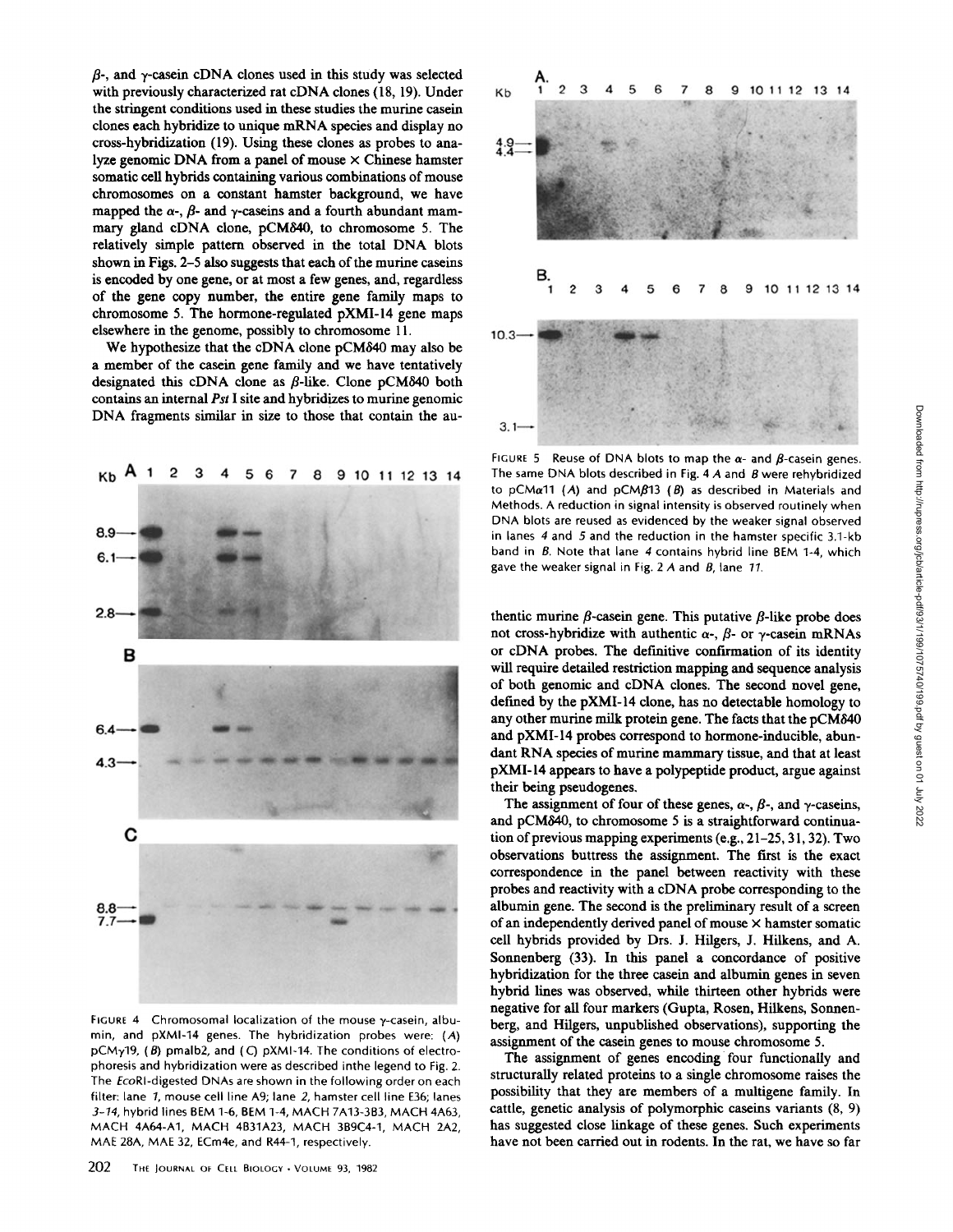TABLE <sup>I</sup> Karyotype Analysis of Mouse-Hamster Somatic Cell Hybrids'

| Mouse chromosome number                                                        | BEM<br>$1 - 6$ | <b>BEM</b><br>$1 - 4$ | <b>MACH</b><br>7A13-3B3 | <b>MACH</b><br>4A63 | <b>MACH</b><br>4A64-A1 | <b>MACH</b><br>4B31A23 | <b>MACH</b><br>2A2 | MAE<br>28A | MAE<br>32 | ECm4e R44-1 |  |
|--------------------------------------------------------------------------------|----------------|-----------------------|-------------------------|---------------------|------------------------|------------------------|--------------------|------------|-----------|-------------|--|
|                                                                                | $\ddot{}$      | $\ddot{}$             |                         |                     | +                      |                        |                    |            |           |             |  |
|                                                                                | +              | +                     | $\ddot{}$               | $\ddot{}$           | +                      | $\ddot{}$              | ÷                  |            |           |             |  |
|                                                                                |                |                       |                         |                     |                        |                        | +                  |            |           |             |  |
|                                                                                |                |                       |                         |                     |                        |                        |                    |            |           |             |  |
|                                                                                |                | +                     | $\ddot{}$               |                     |                        |                        |                    |            |           |             |  |
|                                                                                |                |                       |                         |                     |                        |                        |                    |            |           |             |  |
|                                                                                |                |                       | $\ddot{}$               | $\ddag$             | $\ddot{}$              | $\ddot{}$              | ٠                  |            |           |             |  |
|                                                                                |                |                       |                         |                     |                        | +                      |                    |            |           |             |  |
|                                                                                | ┿              |                       | +                       |                     |                        |                        | ٠                  |            |           |             |  |
| 10                                                                             |                |                       |                         |                     |                        |                        |                    |            |           |             |  |
| 11                                                                             |                |                       |                         |                     |                        |                        |                    |            |           |             |  |
| 12                                                                             | +              | +                     | $\ddot{}$               | ┿                   |                        |                        | ┿                  | $\ddot{}$  |           |             |  |
| 13                                                                             | ┿              |                       | $\div$                  | +                   |                        |                        |                    |            |           |             |  |
| 14                                                                             | +              | ┿                     | $\ddot{}$               |                     |                        |                        |                    |            |           |             |  |
| 15                                                                             | +              | +                     | +                       | ٠                   |                        |                        |                    |            |           |             |  |
| 16                                                                             | ┿              | +                     |                         | ┿                   |                        | $\ddot{}$              | +                  |            | +         |             |  |
| 17                                                                             |                | +                     | $+$                     | +                   | +                      | $\div$                 |                    |            |           |             |  |
| 18                                                                             | $\ddot{}$      | $\ddag$               | $\ddot{}$               | ┿                   |                        |                        |                    |            |           |             |  |
| 19                                                                             | +              | +                     | $\ddot{}$               | $\ddot{}$           | ┿                      | $\ddot{}$              | ÷                  |            |           |             |  |
| Χ                                                                              | $\ddot{}$      | +                     |                         |                     |                        |                        | +                  | $\ddot{}$  | +         |             |  |
| Reaction with pCM $\alpha$ , $\beta$ , $\gamma$ , pmalb2,<br>and pCM840 probes |                |                       | ┿                       |                     |                        |                        |                    |            |           |             |  |

\* The frequency of each chromosome in the <sup>11</sup> hybrid lines used in the study is shown in reference <sup>24</sup> . The data here are summarized as positive (+), chromosome present, or negative (-), chromosome absent. For a chromosome to be designated +, it had to have a frequency of  $\geq 0.20$ .

isolated and characterized <sup>a</sup> total of <sup>62</sup> kb of genomic DNA fragments containing  $\alpha$ -,  $\beta$ -, and  $\gamma$ -casein genes. No fragment yet characterized has contained more than part of one of these genes (Yu and Rosen, unpublished observations). This is not unexpected, given the large size of the genes, probably 17-25 kb each (20), and further gene walking experiments will be required to determine the location and orientation of these genes with respect to one another in the rat genome.

An intriguing possibility raised by these results is that the casein genes are in fact a portion of an extended family of developmentally regulated genes encoding secreted proteins. As noted above,  $\alpha$ -fetoprotein and albumin have also been mapped to chromosome 5 in the mouse (22), as has the J protein, which mediates the polymerization of secreted IgA and IgM immunoglobulins (Magi, D'Eustachio, Ruddle, and Koshland, unpublished observations). DNA and protein sequence data are incomplete, but there is as yet no evidence for homology among these proteins. At the same time, the large divergence known to have occurred between caseins (see above), or between  $\alpha$ -fetoprotein and albumin (30), may be sufficient to explain the lack of homology . Homology might rather be preserved most faithfully at the level of the organization of intervening and coding sequences, and within only some of the coding sequences. Clearly, the crucial tests of this speculation will come as the organization of these genes in the genome is worked out and their sequences are determined .

The authors wish to thank Mr. John Rodgers for performing the RNA blot hybridization experiment and Dr. Shirley Tilghman for the generous gift of clone, pmalb 2.

This research was supported in part by National Institutes of Health grant CA 16303 (J. M. Rosen) and GM 09966 (F. H. Ruddle). P. Gupta was the recepient of <sup>a</sup> Fulbright Indo-American Fellowship . P. D'Eustachio was a Special Fellow of the Leukemia Society of America.

Received for publication 21 July 1981, and in revised form 22 October 1981.

Note added in proof: Complete sequence analysis of both rat and mouse pXmRNAs has suggested that they encode <sup>a</sup> novel murine whey protein described recently by Piletz, J. E., M. Heinlen, and R. E. Ganschow, 1981. Biochemical characterization of a novel whey protein from murine milk. J. Biol. Chem. 256:11509-11516.

#### REFERENCES

- 1. Topper, Y. J. 1970. Multiple hormone interaction in development of mammary gland in
- vitro. Recent Prog. Horm. Res. 26:287-308.<br>2. Waugh, D. F. 1971. Formation and structure of casein micelles. In: Milk Proteins H. A. McKenzie, Vol. It. Academic Press, Inc., New York. 3-85
- Mercier, J.-C., and J.-M. Chobert. 1976. Comparative study of the amino acid sequences of the casein-macropeptides from seven species FEBS (Fed. Eur. Biochem. Soc .) Lett. 72:
- 208-214. 4 Mercier, <sup>J</sup> .-C ., F Grosclaude, and B. Ribadeau Dumas <sup>1971</sup> . Structure primaire de la caseine  $\alpha_{el}$ -bovine. Eur. J. Biochem. 23:41-51.
- 5. Taborsky, G, 1974. Phosphoproteins. Adv. Protein Chem. 28:1-210.<br>6. Gave. P., J.-P. Gautron. J.-C. Mercier, and G. Haze. 1977. Amino.
- 6. Gaye, P., J.-P. Gautron, J.-C. Mercier, and G. Haze. 1977. Amino terminal sequences of the ovine caseins. Biochem. Biophys. Res. Commun. 79:903-911.
- 7. Rosen, J. M., and D. Shields. 1980. Post-translational modifications of the rat mammary gland caseins: in vitro synthesis, processing, and segregation. *In*: Testicular Development,<br>Structure and Function (A. Steinberger, and E. Steinberger, editors) Raven Press, N Y.
- 343-349.<br>8. Matyukov, V. S., and A. P. Urnyshev. 1980. Linkage between cattle milk  $\alpha_{sl}$ -,  $\beta$ -, and  $\kappa$ casein loci. Genetika. 16:884-886.
- Grosclaude, F., J.-C. Mercier, and B. Ribadeau Dumas. 1973. Genetic aspects of cattle casein research. Neth. Milk Dairy J. 27:328-340.
- 10. Matusik, R. J., and J. M. Rosen. 1978. Prolactin induction of casein mRNA in organ culture: a model system for studying peptide hormone action on gene expression. J. Biol.<br>Chem. 253:2343-2347.
- Chem . 253:2343-2347. <sup>11</sup> . Mehra, N. M., N. Ganguly, R . Ganguly, and M. R. Banerjee . <sup>1980</sup> Hormonal modulation of the case in gene expression in a mammary gland of the mose. J. Biol. Chem. 255:4430-4434.<br>mammary gland of the mouse. J. Biol. Chem. 255:4430-4434.<br>12. Guyette, W. A., R. J. Matusik, and J. M. Rosen. 1979. Prolactin-med
- and post-transcriptional control of casein gene expression. Cell. 7:1013-1023.<br>13. Deisseroth, A., A. Nienhius, P. Turner, R. Velez, W. F. Anderson, R. Ruddle, J. Lawrence, P. Crossen, and B. Vushanhavel, 1977. Laevithetic
- R. Cregan, and R. Kucherlapati. 1977. Localization of the human  $\alpha$ -globin structural gene
- to chromosome 16 in somatic hybrids by molecular hybridization assay. Cell. 12 :205-218 . 14. Deisseroth, A ., A, Nienhius, J. Lawrence, R. Giles, P . Turner, and F . Ruddle . <sup>1978</sup> . Chromosomal localization of human β-globin gene on human chromosome 11 in somatic<br>cell hybrids. Proc. Natl. Acad. Sci. U. S. A. 75:1456-1460.